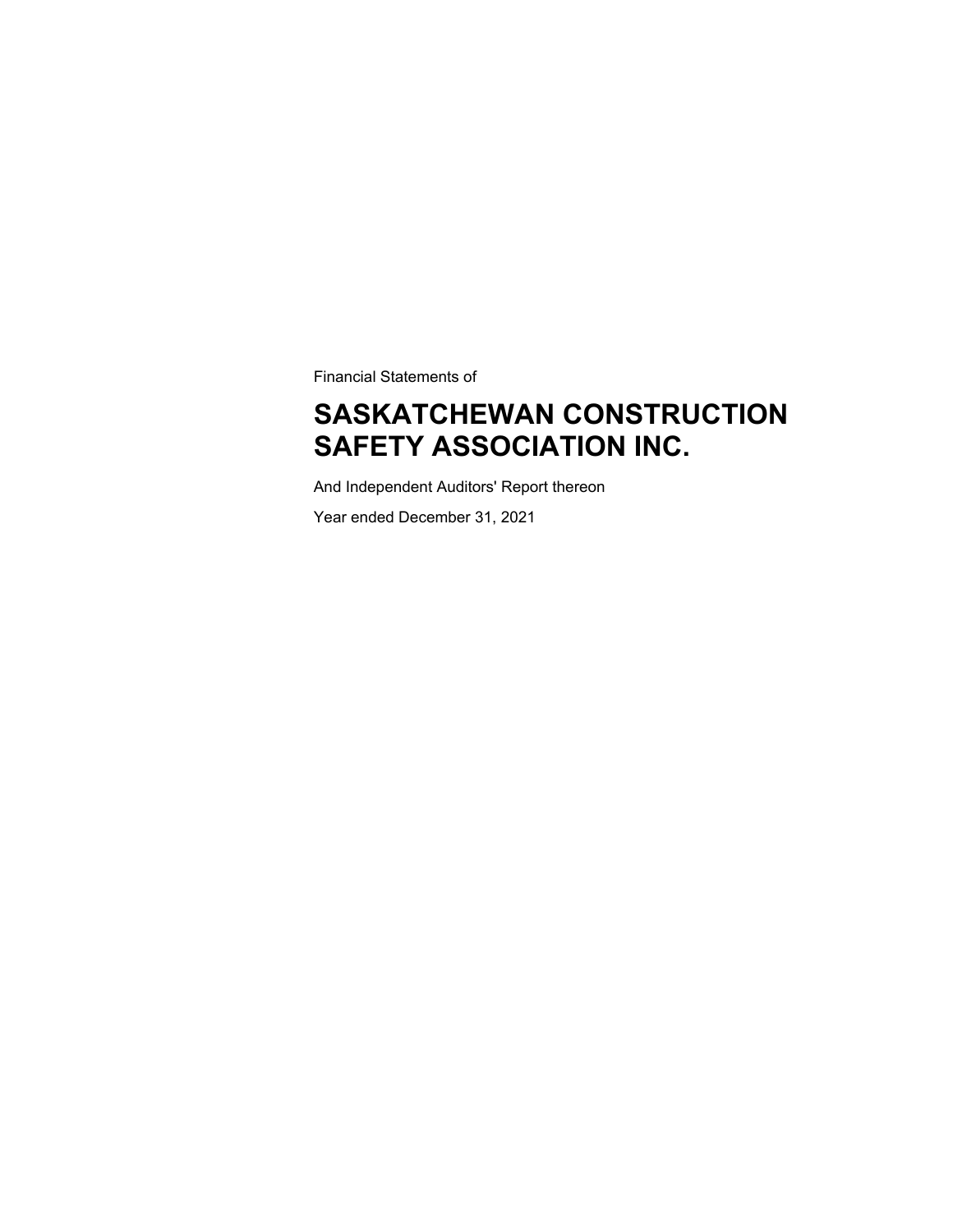

KPMG LLP Hill Centre Tower II 1881 Scarth Street, 20th Floor Regina Saskatchewan S4P 4K9 Canada Telephone (306) 791-1200 Fax (306) 757-4703

### **INDEPENDENT AUDITORS' REPORT**

To the Members of Saskatchewan Construction Safety Association Inc.

#### *Opinion*

We have audited the financial statements of Saskatchewan Construction Safety Association Inc. (the Entity), which comprise:

- the statement of financial position as at December 31, 2021
- the statement of operations for the year then ended
- the statement of changes in net assets for the year then ended
- the statement of cash flows for the year then ended
- and notes to the financial statements, including a summary of significant accounting policies

(Hereinafter referred to as the ''financial statements'').

In our opinion, the accompanying financial statements present fairly, in all material respects, the financial position of the Entity as at December 31, 2021, and its results of operations and its cash flows for the year then ended in accordance with Canadian accounting standards for not-for-profit organizations.

#### *Basis for Opinion*

We conducted our audit in accordance with Canadian generally accepted auditing standards. Our responsibilities under those standards are further described in the **''Auditors' Responsibilities for the Audit of the Financial Statements''** section of our auditors' report.

We are independent of the Entity in accordance with the ethical requirements that are relevant to our audit of the financial statements in Canada and we have fulfilled our other ethical responsibilities in accordance with these requirements.

We believe that the audit evidence we have obtained is sufficient and appropriate to provide a basis for our opinion.

#### *Responsibilities of Management and Those Charged With Governance for the Financial Statements*

Management is responsible for the preparation and fair presentation of these financial statements in accordance with Canadian accounting standards for not-for-profit organizations, and for such internal control as management determines is necessary to enable the preparation of financial statements that are free from material misstatement, whether due to fraud or error.

In preparing the financial statements, management is responsible for assessing the Entity's ability to continue as a going concern, disclosing, as applicable, matters related to going concern and using the going concern basis of accounting unless management either intends to liquidate the Entity or to cease operations, or has no realistic alternative but to do so.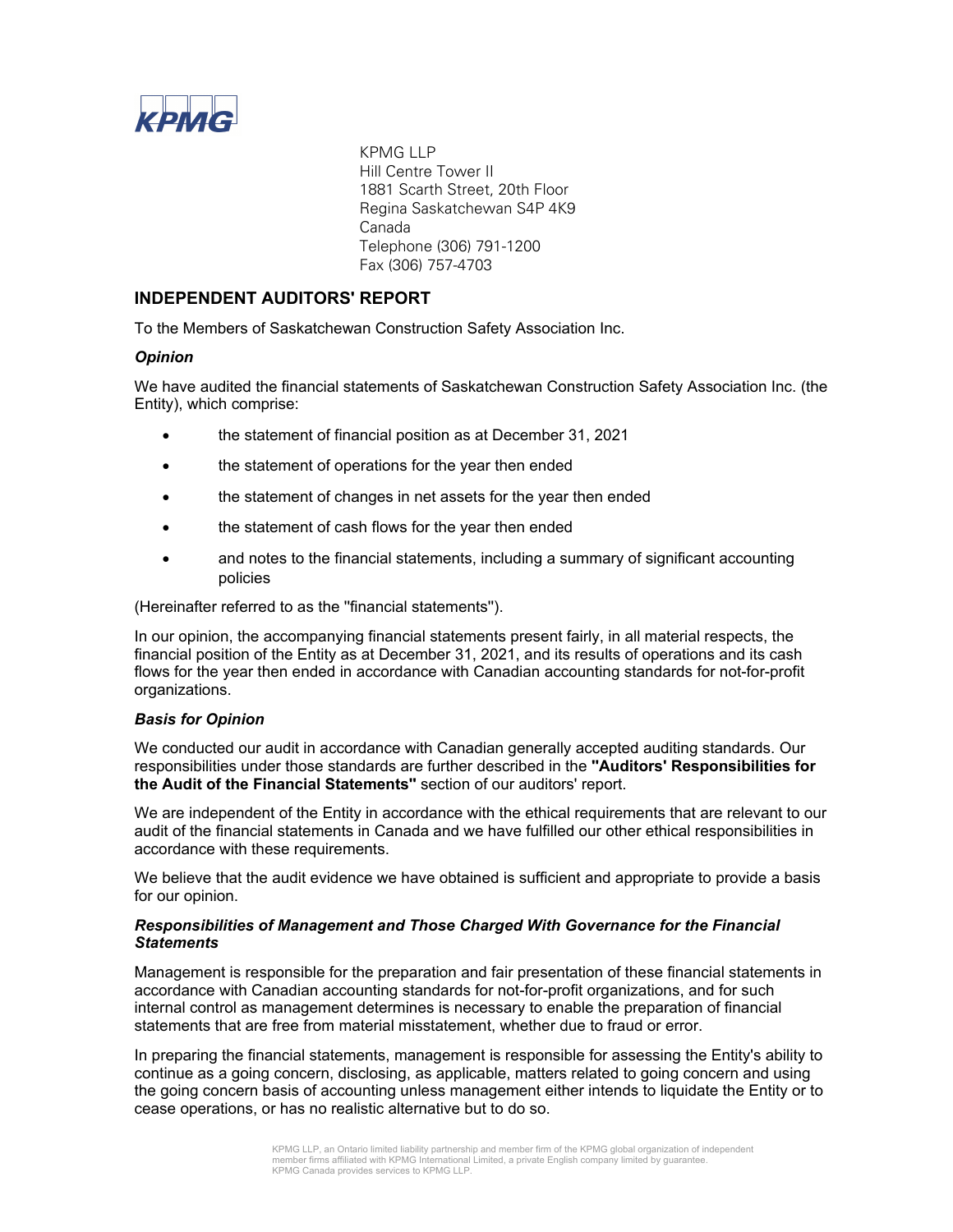

Those charged with governance are responsible for overseeing the Entity's financial reporting process.

#### *Auditors' Responsibilities for the Audit of the Financial Statements*

Our objectives are to obtain reasonable assurance about whether the financial statements as a whole are free from material misstatement, whether due to fraud or error, and to issue an auditors' report that includes our opinion.

Reasonable assurance is a high level of assurance, but is not a guarantee that an audit conducted in accordance with Canadian generally accepted auditing standards will always detect a material misstatement when it exists.

Misstatements can arise from fraud or error and are considered material if, individually or in the aggregate, they could reasonably be expected to influence the economic decisions of users taken on the basis of the financial statements.

As part of an audit in accordance with Canadian generally accepted auditing standards, we exercise professional judgment and maintain professional skepticism throughout the audit.

We also:

 Identify and assess the risks of material misstatement of the financial statements, whether due to fraud or error, design and perform audit procedures responsive to those risks, and obtain audit evidence that is sufficient and appropriate to provide a basis for our opinion.

The risk of not detecting a material misstatement resulting from fraud is higher than for one resulting from error, as fraud may involve collusion, forgery, intentional omissions, misrepresentations, or the override of internal control.

- Obtain an understanding of internal control relevant to the audit in order to design audit procedures that are appropriate in the circumstances, but not for the purpose of expressing an opinion on the effectiveness of the Entity's internal control.
- Evaluate the appropriateness of accounting policies used and the reasonableness of accounting estimates and related disclosures made by management.
- Conclude on the appropriateness of management's use of the going concern basis of accounting and, based on the audit evidence obtained, whether a material uncertainty exists related to events or conditions that may cast significant doubt on the Entity's ability to continue as a going concern. If we conclude that a material uncertainty exists, we are required to draw attention in our auditors' report to the related disclosures in the financial statements or, if such disclosures are inadequate, to modify our opinion. Our conclusions are based on the audit evidence obtained up to the date of our auditors' report. However, future events or conditions may cause the Entity's to cease to continue as a going concern.
- Evaluate the overall presentation, structure and content of the financial statements, including the disclosures, and whether the financial statements represent the underlying transactions and events in a manner that achieves fair presentation.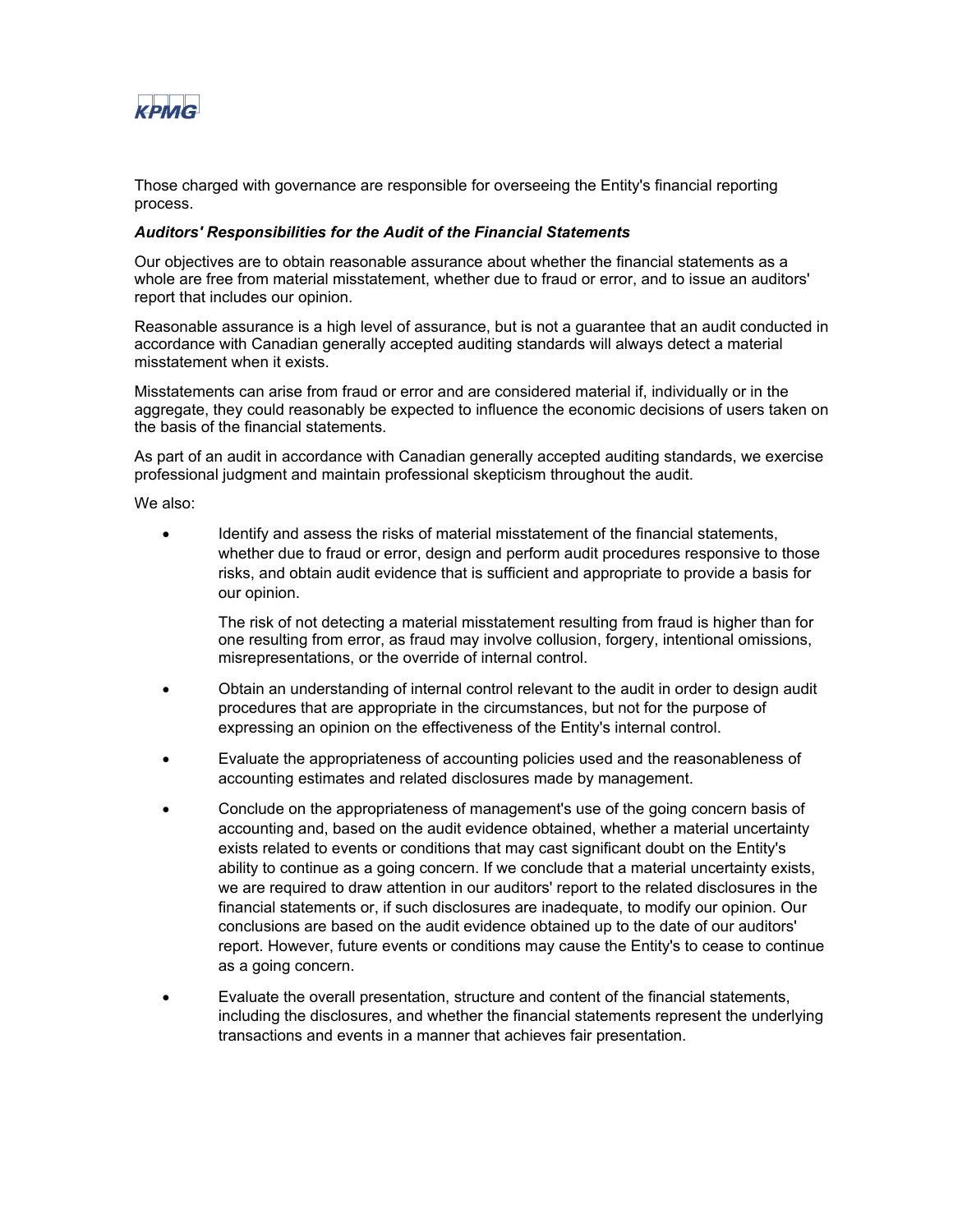

 Communicate with those charged with governance regarding, among other matters, the planned scope and timing of the audit and significant audit findings, including any significant deficiencies in internal control that we identify during our audit.

 $kPMS$  11P

Chartered Professional Accountants

Regina, Canada February 17, 2022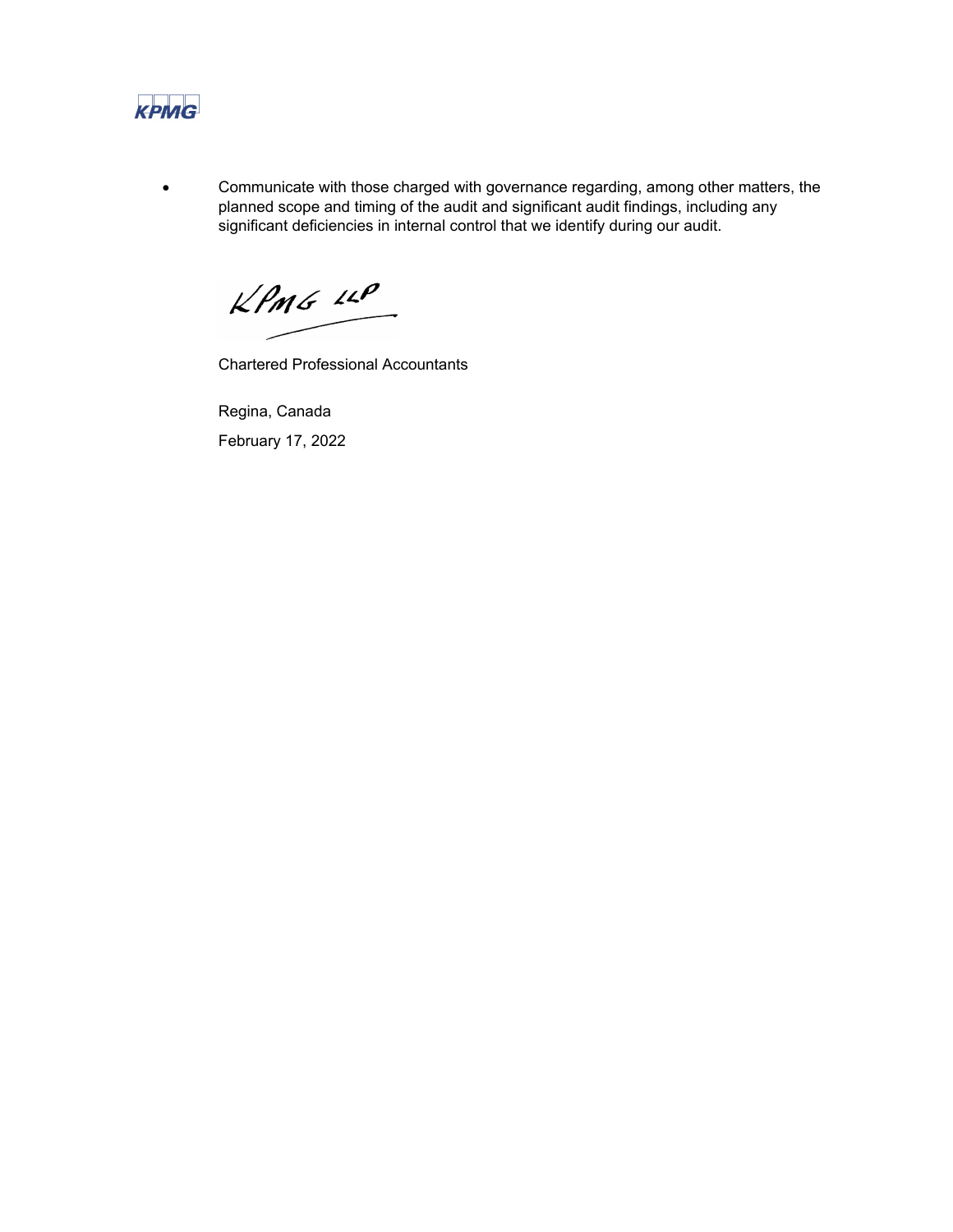Statement of Financial Position

As at December 31, 2021, with comparative information for 2020

|                                                                                                      | 2021                    | 2020                    |
|------------------------------------------------------------------------------------------------------|-------------------------|-------------------------|
| <b>Assets</b>                                                                                        |                         |                         |
| Current assets:                                                                                      |                         |                         |
| Cash                                                                                                 | \$<br>2,427,227         | \$<br>2,014,268         |
| Accounts receivable                                                                                  | 27,728                  | 30,769                  |
| Short-term investments (note 2)                                                                      | 1,513,350               | 1,500,000               |
| Prepaid expenses                                                                                     | 98,604                  | 80,821                  |
|                                                                                                      | 4,066,909               | 3,625,858               |
| Property, plant and equipment (note 3)                                                               | 205,959                 | 188,873                 |
|                                                                                                      | \$<br>4,272,868         | \$<br>3,814,731         |
| <b>Current liabilities:</b><br>Accounts payable and accrued liabilities (note 4)<br>Deferred revenue | \$<br>244,838<br>14,900 | \$<br>230,861<br>19,850 |
|                                                                                                      | 259,738                 | 250,711                 |
| Net assets:                                                                                          |                         |                         |
| Invested in property, plant and equipment                                                            | 205,959                 | 188,873                 |
| Internally restricted (note 5)                                                                       | 1,500,000               |                         |
| Unrestricted                                                                                         | 2,307,171               | 3,375,147               |
|                                                                                                      | 4,013,130               | 3,564,020               |
| Commitments (note 6)                                                                                 |                         |                         |
|                                                                                                      | \$<br>4,272,868         | \$<br>3,814,731         |
|                                                                                                      |                         |                         |

See accompanying notes to financial statements.

On behalf of the Board:

Director **Director** Director **Director Director Director**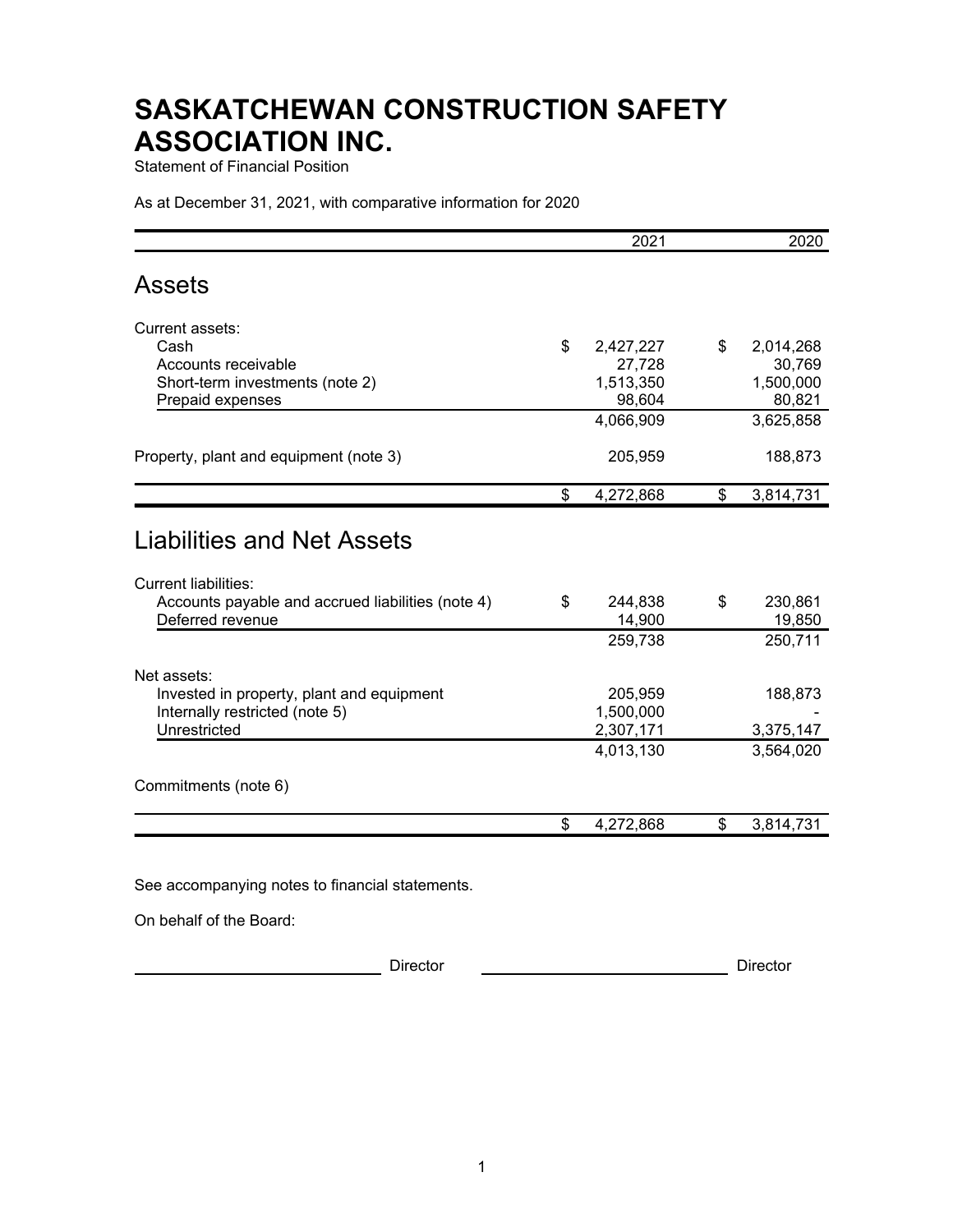Statement of Operations

Year ended December 31, 2021, with comparative information for 2020

|                                                 | 2021            | 2020            |
|-------------------------------------------------|-----------------|-----------------|
|                                                 |                 |                 |
| Revenue:                                        |                 |                 |
| Funding from Saskatchewan Workers' Compensation |                 |                 |
| <b>Board</b>                                    | \$<br>4,200,000 | \$<br>4,200,000 |
| Seminar and course revenue (Schedule 1)         | 716,111         | 565,292         |
| Audit revenue                                   | 112,591         | 82,827          |
| Interest and investment income                  | 20,352          | 44,743          |
| Other                                           | 11,163          | 876             |
| Sale of training materials                      | 8,501           | 13,771          |
| Supporter fee revenue                           |                 | 29,250          |
| Temporary wage subsidy                          |                 | 25,000          |
| Amortization of deferred contributions          |                 | 20,000          |
|                                                 | 5,068,718       | 4,981,759       |
| Expenses:                                       |                 |                 |
| Advertising                                     | 235,353         | 237,550         |
| Amortization of property, plant and equipment   | 95,851          | 126,866         |
| Bank charges                                    | 30,268          | 25,328          |
| Building maintenance and utilities              | 163,282         | 139,878         |
| Computer expenses                               | 189,532         | 188,345         |
| Human resources                                 | 65,624          | 76,844          |
| Insurance                                       | 20,609          | 20,519          |
| Legal and audit                                 | 21,803          | 27,663          |
| Meetings and seminars                           | 9,821           | 15,696          |
| Memberships and subscriptions                   | 3,904           | 4,471           |
| Office equipment rental                         | 8,357           | 16,481          |
| Office supplies                                 | 17,407          | 29,886          |
| Postage and courier                             | 10,946          | 10,658          |
| Rent                                            | 181,090         | 181,090         |
| Salaries and benefits                           | 3,441,864       | 3,571,089       |
| Telephone and fax                               | 54,123          | 51,242          |
| Travel                                          | 69,774          | 104,062         |
|                                                 | 4,619,608       | 4,827,668       |
|                                                 |                 |                 |
| Excess of revenue over expenses                 | \$<br>449,110   | \$<br>154,091   |

See accompanying notes to financial statements.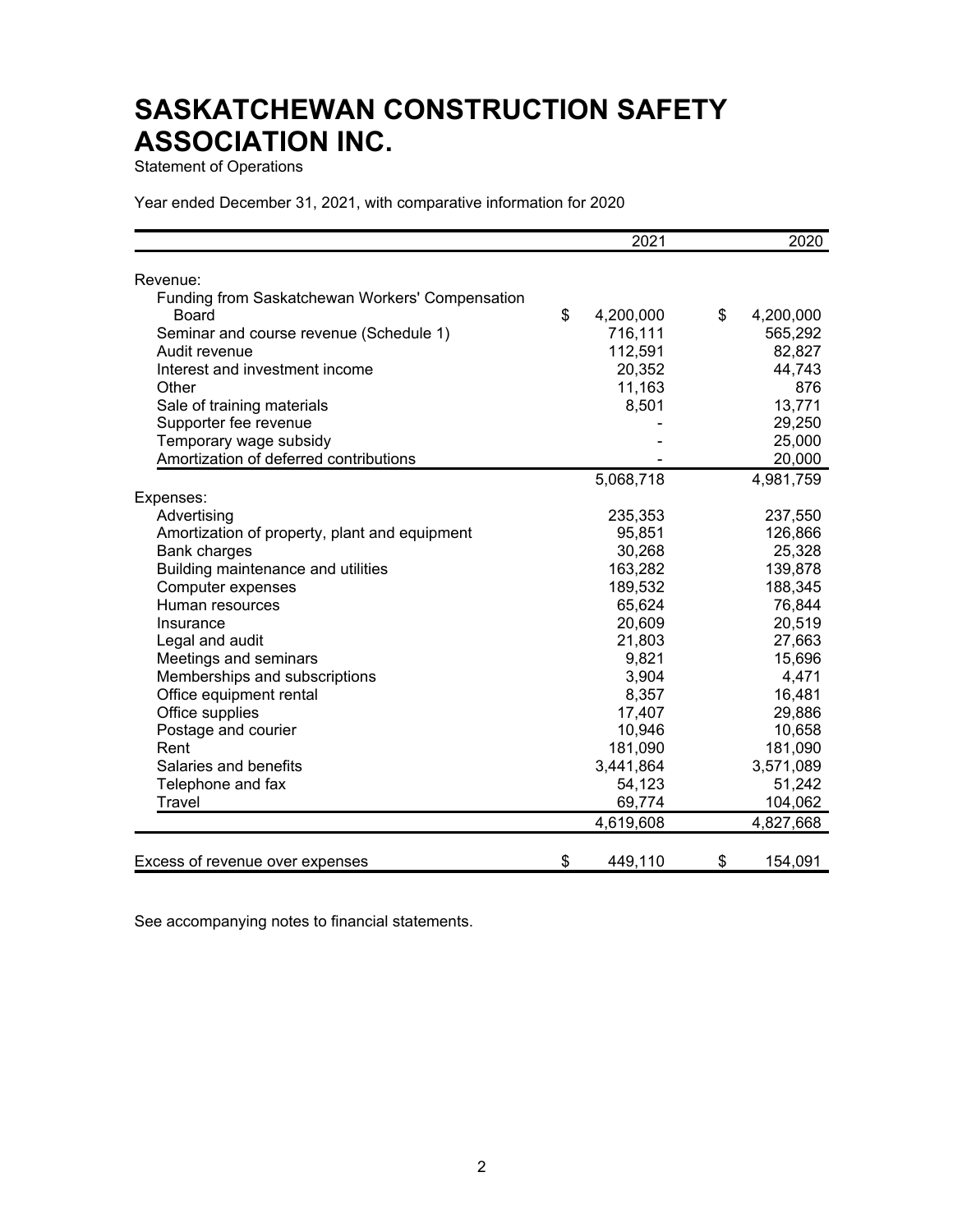Statement of Changes in Net Assets

Year ended December 31, 2021, with comparative information for 2020

| December 31, 2021                                                  | Invested in<br>property, plant<br>and equipment | Internally<br>restricted<br>(note 5) | Unrestricted                              | Total     |
|--------------------------------------------------------------------|-------------------------------------------------|--------------------------------------|-------------------------------------------|-----------|
|                                                                    |                                                 |                                      |                                           |           |
| Balance, beginning of<br>year                                      | \$<br>188,873 \$                                |                                      | $\boldsymbol{\mathsf{s}}$<br>3,375,147 \$ | 3,564,020 |
| Excess (deficiency) of<br>revenue over<br>expenses                 | (95, 851)                                       |                                      | 544,961                                   | 449,110   |
| Net change in<br>investment in<br>property, plant and<br>equipment | 112,937                                         |                                      | (112, 937)                                |           |
| Transfer between<br>unrestricted and<br>internally restricted      |                                                 | 1,500,000                            | (1,500,000)                               |           |
| Balance, end of year                                               | \$<br>205,959<br>\$                             | 1,500,000                            | \$<br>2,307,171<br>\$                     | 4,013,130 |

|                                                                    | Invested in<br>property, plant | Internally<br>restricted |            |    |                 |                        |  |
|--------------------------------------------------------------------|--------------------------------|--------------------------|------------|----|-----------------|------------------------|--|
| December 31, 2020                                                  | and equipment                  |                          | (note 5)   |    | Unrestricted    | Total                  |  |
| Balance, beginning<br>of year                                      | \$<br>270,822 \$               |                          | $\sim 100$ | \$ |                 | 3,139,107 \$ 3,409,929 |  |
| Excess (deficiency)<br>of revenue over<br>expenses                 | (106, 866)                     |                          |            |    | 260,957         | 154,091                |  |
| Net change in<br>investment in<br>property, plant and<br>equipment | 24,917                         |                          |            |    | (24, 917)       |                        |  |
| Balance, end of year                                               | \$<br>188,873                  | \$                       |            | \$ | 3,375,147<br>\$ | 3,564,020              |  |

See accompanying notes to financial statements.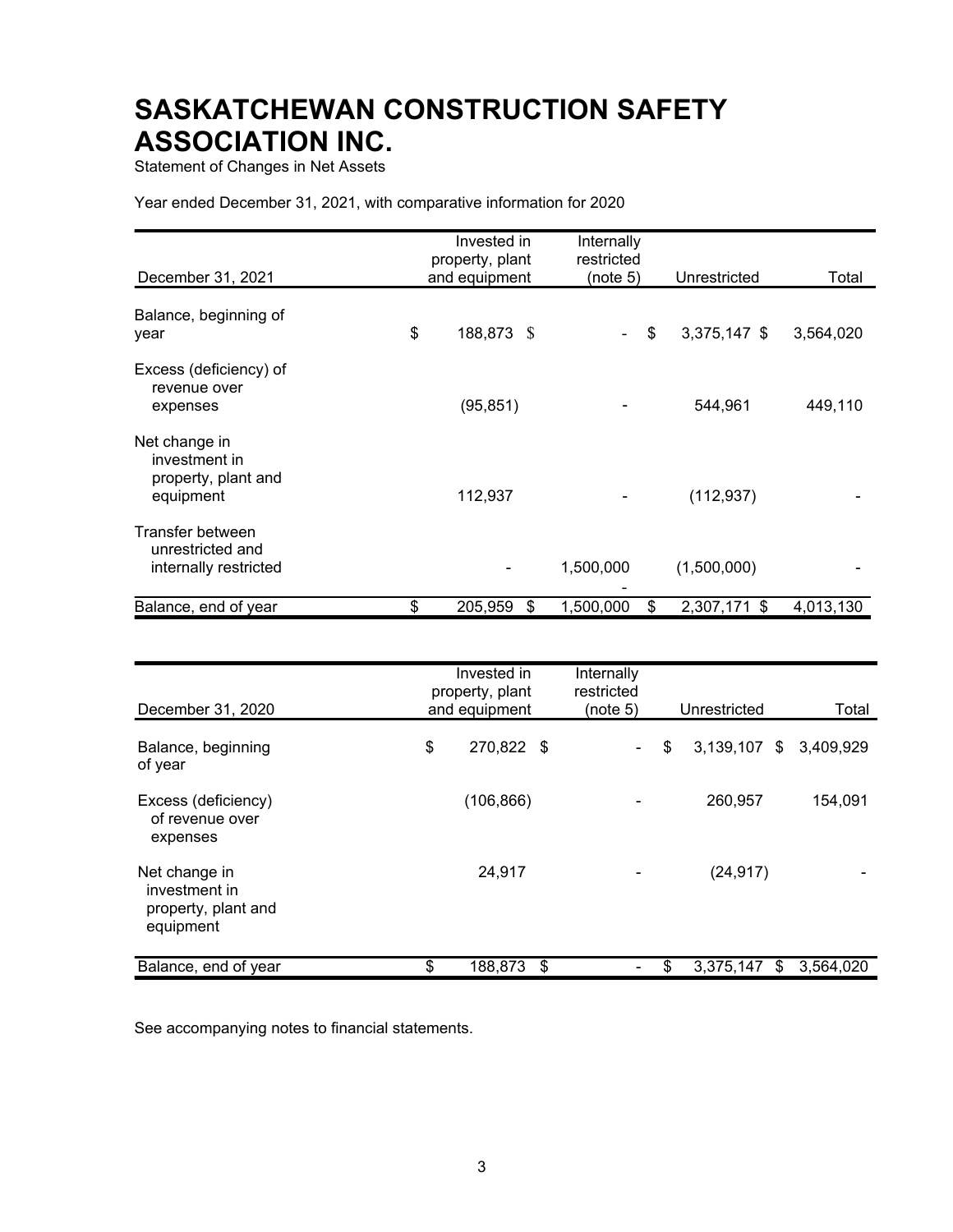Statement of Cash Flows

Year ended December 31, 2021, with comparative information for 2020

|                                                                                                | 2021            | 2020            |
|------------------------------------------------------------------------------------------------|-----------------|-----------------|
| Cash provided by (used in):                                                                    |                 |                 |
| Operations:                                                                                    |                 |                 |
| Excess of revenue over expenses                                                                | \$<br>449,110   | \$<br>154,091   |
| Items not involving cash:                                                                      |                 |                 |
| Amortization of deferred contributions                                                         |                 | (20,000)        |
| Amortization of property, plant and equipment<br>Change in non-cash operating working capital: | 95,851          | 126,866         |
| Accounts receivable                                                                            | 3,041           | 4,819           |
| Prepaid expenses                                                                               | (17, 783)       | 20,168          |
| Accounts payable and accrued liabilities                                                       | 13,977          | (7, 443)        |
| Deferred revenue                                                                               | (4,950)         | 8,200           |
|                                                                                                | 539,246         | 286,701         |
| Investments:                                                                                   |                 |                 |
| Purchase of property, plant and equipment                                                      | (112, 937)      | (24, 917)       |
| Purchase of short-term investments                                                             | (13,350)        |                 |
|                                                                                                | (126,287)       | (24, 917)       |
| Increase in cash                                                                               | 412,959         | 261,784         |
| Cash, beginning of year                                                                        | 2,014,268       | 1,752,484       |
| Cash, end of year                                                                              | \$<br>2,427,227 | \$<br>2,014,268 |

See accompanying notes to financial statements.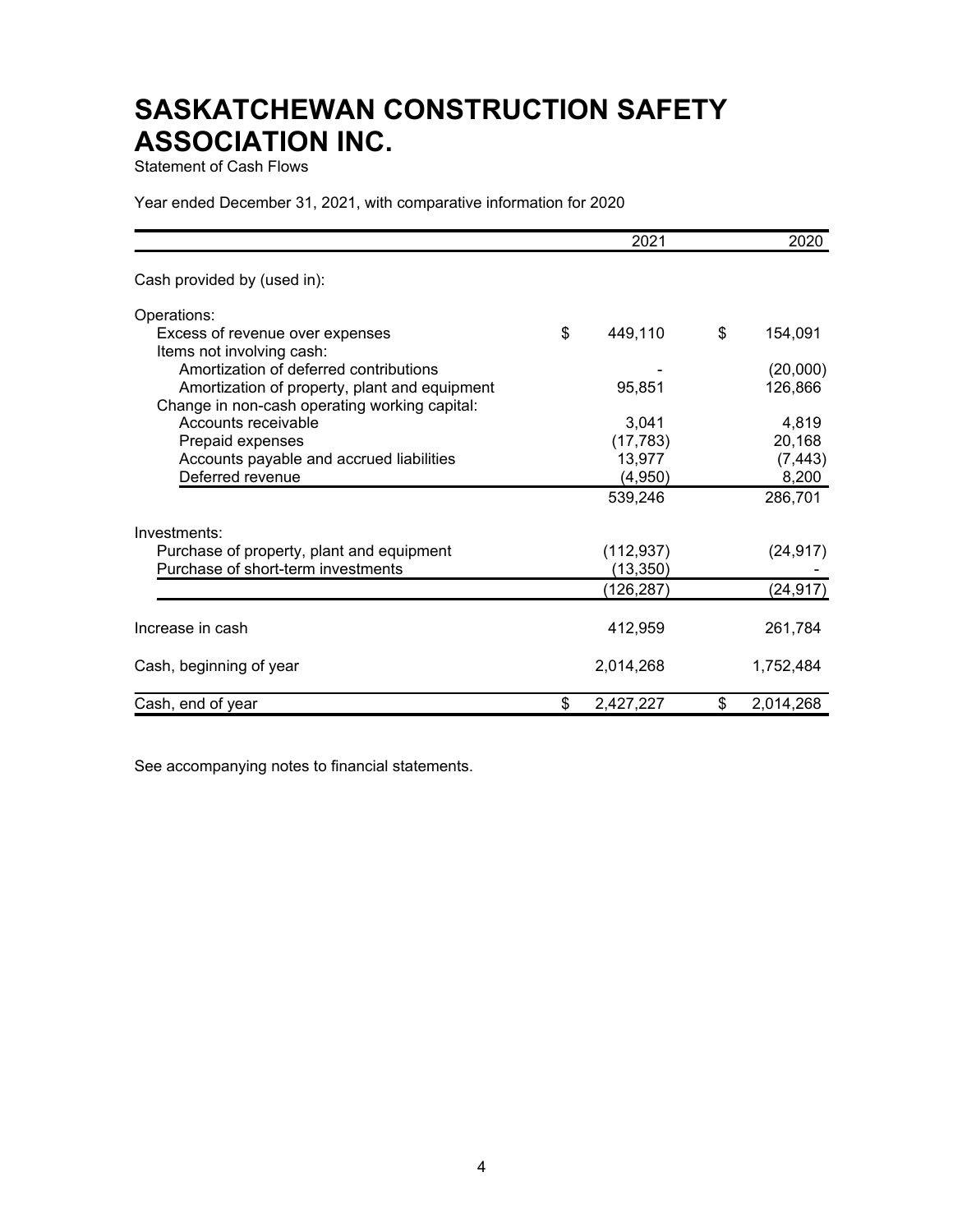Notes to Financial Statements

Year ended December 31, 2021, with comparative information for 2020

#### **Nature of operations:**

The Saskatchewan Construction Safety Association Inc. (the "Association") is incorporated under *The Non-Profit Corporations Act of Saskatchewan*. The Association accordingly is exempt from income taxes. The primary purpose of the Association is to develop and co-ordinate safety training programs for construction sector employers and workers in the province of Saskatchewan.

Pursuant to a funding agreement, the Association receives significant funding revenue from the Saskatchewan Workers' Compensation Board (the "WCB") to finance the development and coordination of the safety training programs referred to above. As a result, the Association is dependent upon the continuance of this funding to maintain operations at their current level.

The agreement provides further that all property, plant and equipment or assets acquired for safety program development and training are deemed to be supplied by the WCB and shall remain the property of the WCB. Additionally, the bylaws of the Association provide that on dissolution of the Association, assets will be transferred to the WCB.

#### **1. Significant accounting policies:**

These financial statements are prepared in accordance with Canadian accounting standards for not-for-profit organizations. The Association's significant accounting policies are as follows:

(a) Revenue recognition:

The Association follows the deferral method of accounting for contributions. Restricted contributions are recognized as revenue in the year in which the related expenses are incurred. Contributions related to the purchase of property, plant and equipment are recognized as revenue on the same basis as the related assets are amortized. Unrestricted contributions are recognized as revenue when received or receivable if the amount to be received can be reasonably estimated and collection is reasonably assured.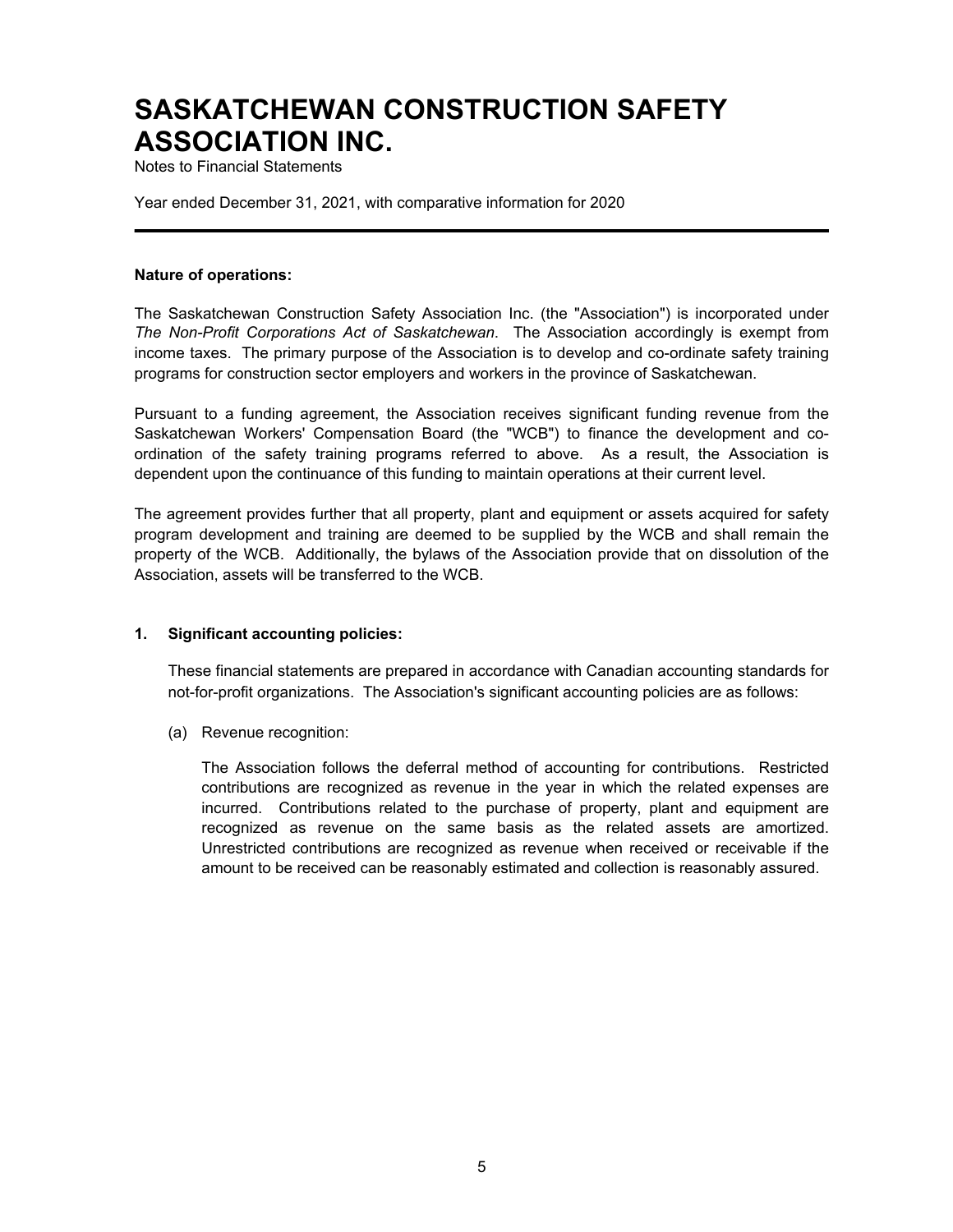Notes to Financial Statements (continued)

Year ended December 31, 2021, with comparative information for 2020

### **1. Significant accounting policies (continued):**

(b) Financial assets and liabilities:

Financial instruments are recorded at fair value on initial recognition. Subsequently they are recorded at cost or amortized cost, unless management has elected to carry the instruments at fair value. The Association has not elected to carry any such financial instruments at fair value.

Transaction costs incurred on the acquisition of financial instruments measured subsequently at fair value are expensed as incurred. All other financial instruments are adjusted by transaction costs and financing costs, which are amortized using the straightline method.

Financial assets are assessed for impairment on an annual basis at the end of the fiscal year if there are indicators of impairment. If there is an indicator of impairment, the Association determines if there is a significant adverse change in the expected amount or timing of future cash flows from the financial asset. If there is a significant adverse change in the expected cash flows, the carrying value of the financial asset is reduced to the highest of the present value of the expected cash flows, the amount that could be realized from selling the financial asset or the amount the Association expects to realized by exercising its right to any collateral. If events and circumstances reverse in a future period, an impairment loss will be reversed to the extent of the improvement, not exceeding the initial carrying value.

(c) Property, plant and equipment:

Property, plant and equipment is recorded at cost. Amortization is calculated using the straight-line method over their estimated useful lives as follows:

| Asset                                                                         | Rate                                                       |
|-------------------------------------------------------------------------------|------------------------------------------------------------|
| Office and training equipment<br>Computer equipment<br>Leasehold improvements | 5 years<br>3 years<br>Amortized over the life of the lease |
|                                                                               |                                                            |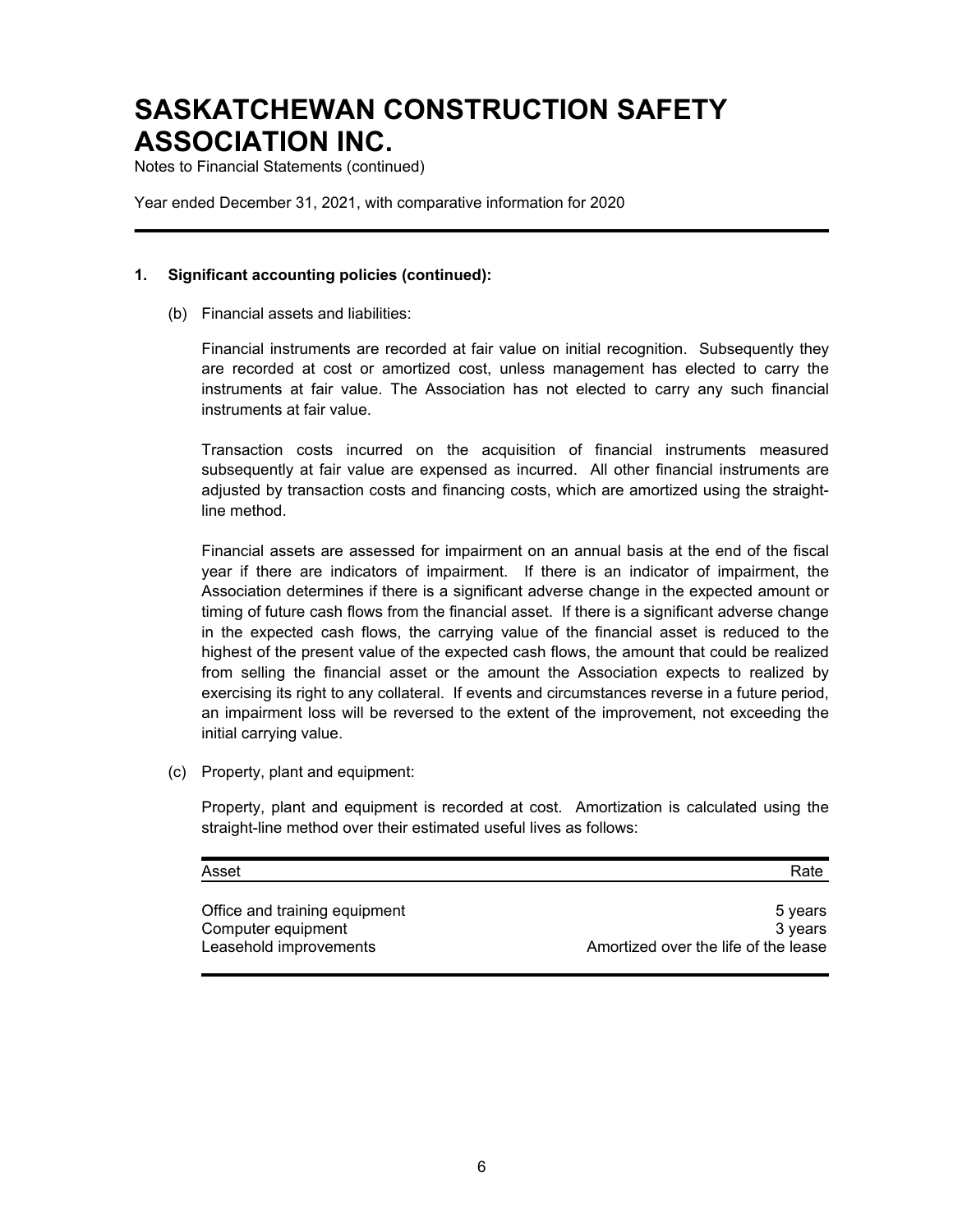Notes to Financial Statements (continued)

Year ended December 31, 2021, with comparative information for 2020

### **1. Significant accounting policies (continued):**

(d) Use of estimates:

The preparation of the financial statements requires management to make estimates and assumptions that affect the reported amounts of assets and liabilities and disclosure of contingent assets and liabilities at the date of the financial statements and the reported amount of revenue and expenses during the reporting period. Significant items subject to such estimates and assumptions include the estimated useful lives of property, plant and equipment. Actual results could differ from these estimates.

### **2. Short-term investments:**

Short-term investments consist of guaranteed investment certificates bearing interest rates ranging from 0.25% to 0.30% (2020 - 0.65% to 1.35%). These guaranteed investment certificates have maturity dates in June - December 2022 (2020 - June - December 2021).

|                                                                                  | Cost                            |   | Accumulated<br>amortization        | 2021<br>Net book<br>value      | 2020<br>Net book<br>value   |
|----------------------------------------------------------------------------------|---------------------------------|---|------------------------------------|--------------------------------|-----------------------------|
| Office and training equipment \$<br>Computer equipment<br>Leasehold improvements | 816,990<br>542,201<br>1,170,391 | S | 689,585 \$<br>497,673<br>1,136,365 | 127,405 \$<br>44,528<br>34,026 | 116,398<br>50,408<br>22,067 |
| S                                                                                | 2,529,582                       |   | 2,323,623 \$                       | 205,959 \$                     | 188,873                     |

### **3. Property, plant and equipment:**

### **4. Accounts payable and accrued liabilities:**

Included in accounts payable and accrued liabilities are government remittances payable of \$553 (2020 - \$172), which includes amounts payable for provincial sales taxes and payroll taxes.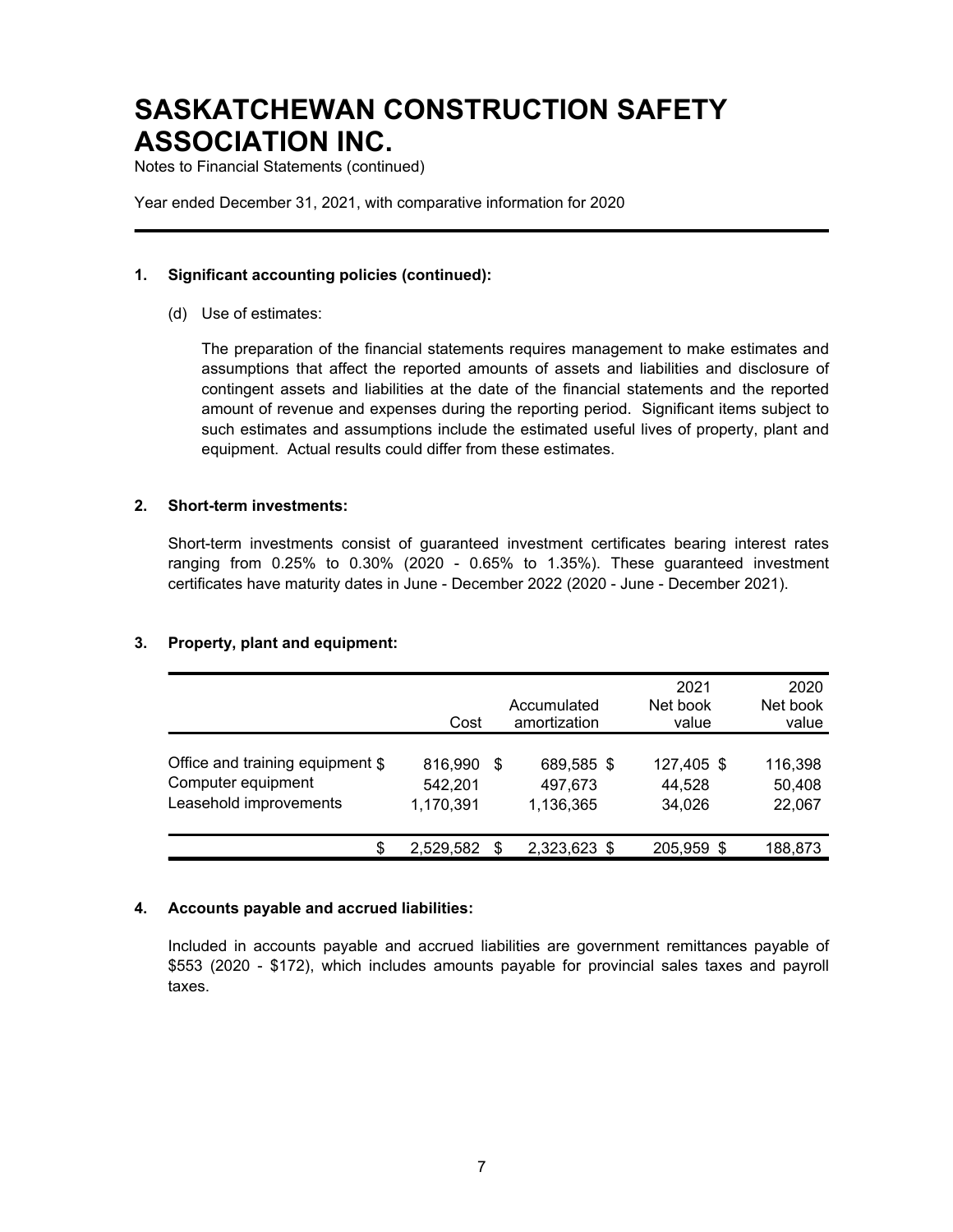Notes to Financial Statements (continued)

Year ended December 31, 2021, with comparative information for 2020

#### **5. Internally restricted net assets:**

Certain specified amounts have been restricted by the Board of Directors for unforeseen extraordinary expenses that would adversely affect the Association or to offset reductions in other sources of funding. During the year, the Board of Directors transferred \$1,500,000 (2020 - \$nil) from unrestricted net assets to internally restricted net assets. Internally restricted amounts are not available for other purposes without approval of the Board of Directors.

#### **6. Commitments:**

The Association is committed under leases for office space, office equipment and vehicles over the next five years as follows:

| 2022 | \$<br>166,309 |
|------|---------------|
| 2023 | 105,550       |
| 2024 | 104,473       |
| 2025 | 28,685        |
| 2026 | 1,550         |
|      |               |

#### **7. Financial risks:**

The Association, through its financial assets and liabilities, has exposures to the following risks from its use of financial instruments:

a) Credit risk:

Credit risk refers to the risk that a counterparty may default on its contractual obligations resulting in a financial loss. The Association is exposed to credit risk with respect to cash, accounts receivable and short-term investments. The carrying amounts of financial assets on the balance sheet represent the Association's maximum credit exposure at the balance sheet date.

The Association's trade receivable amounts disclosed in the statement of financial position are net of allowance for doubtful accounts, estimated by management of the Association based on previous experience and its assessment of the current economic environment. The Association does not have significant exposure to any individual customer and has not incurred any significant bad debts during the year. The credit risk on cash and short-term investments is limited because the counterparties are chartered banks with high credit ratings assigned by national credit-rating agencies. There has been no change to the risk exposure since the prior year.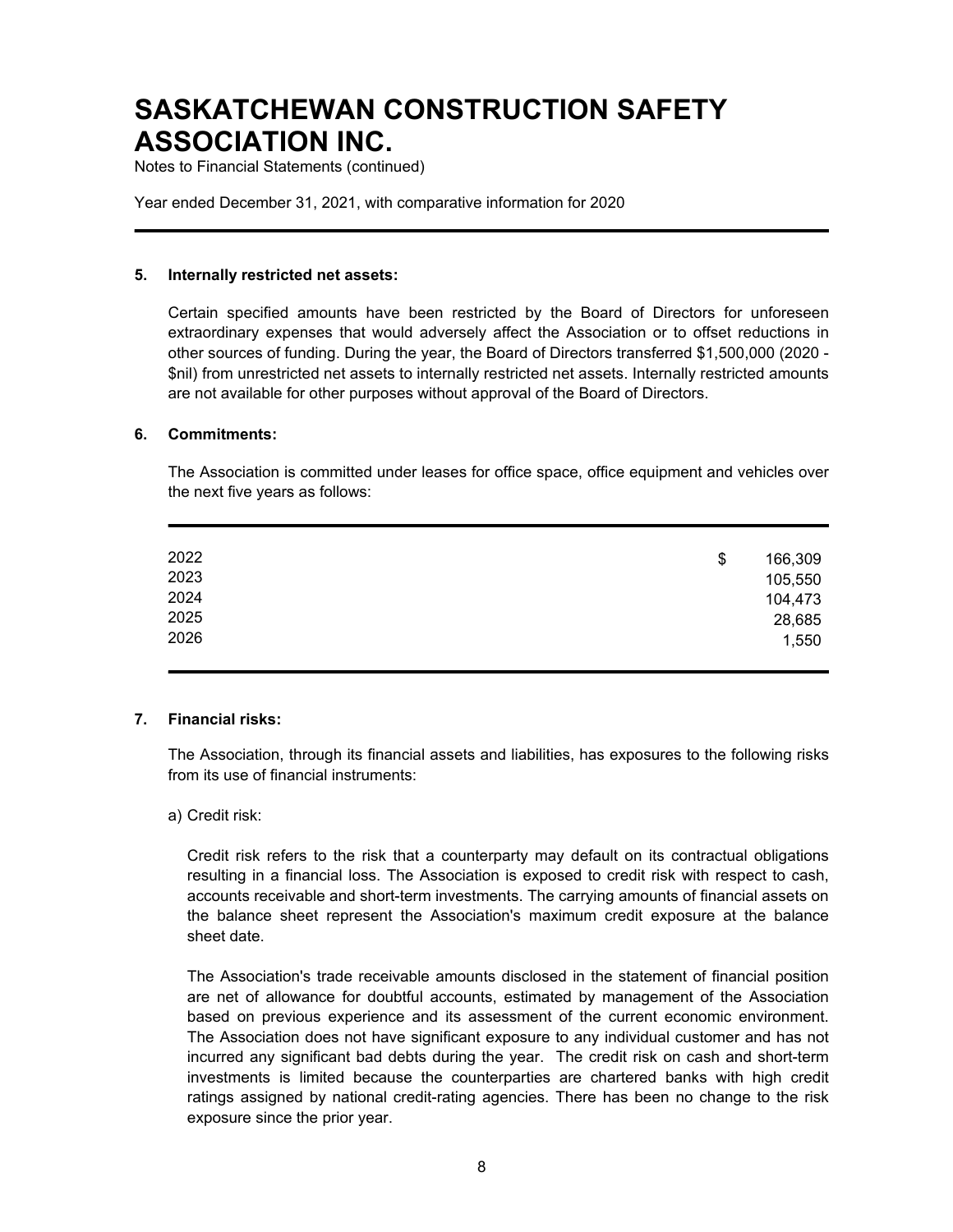Notes to Financial Statements (continued)

Year ended December 31, 2021, with comparative information for 2020

### **7. Financial risks (continued):**

b) Liquidity risk:

Liquidity risk is the risk that the Association will be unable to fulfill its obligations on a timely basis or at a reasonable cost. The Association manages its liquidity risk by monitoring its operational requirements. The Association prepares budgets to ensure it has sufficient funds to fulfill its obligations.